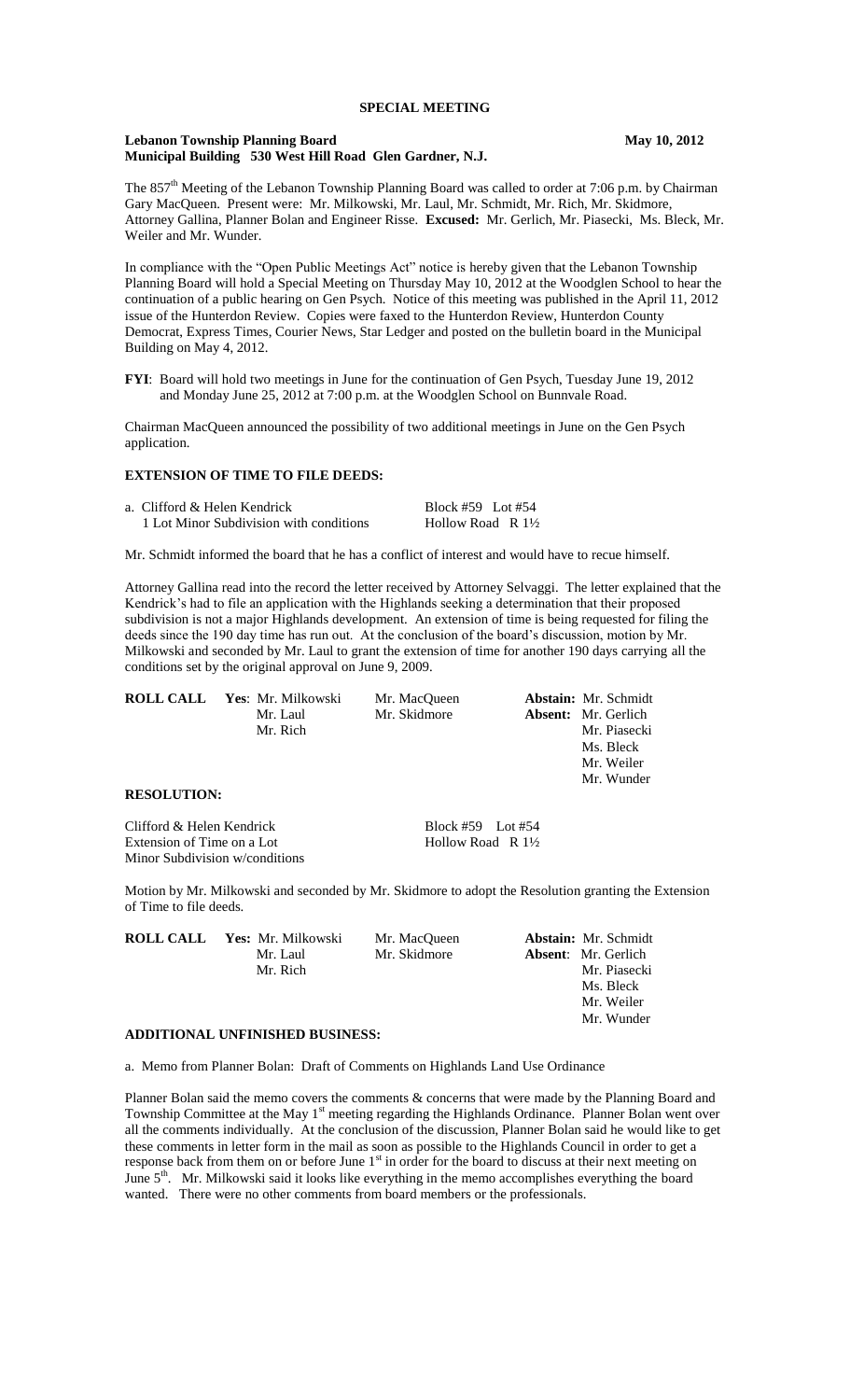# **Lebanon Township Planning Board May 10, 2012 Page 2**

#### **UNFINISHED BUSINESS:**

Gen Psych, P.C.<br>1065 Highway 22 West Route 513 & Trimmer Suite 3D Bridgewater, N.J. 08807

Route 513 & Trimmer Road I5

### **CONTINUATION OF A PUBLIC HEARING** Conditional Use/Site Plan/Variance

Chairman MacQueen announced this evening the board will hear from the public with their statements and comments and will start to the right and work our way around the room so everyone will get the opportunity to speak. Chairman MacQueen said that everyone will be sworn in that wishes to speak. The board and their professionals will have the opportunity to ask questions of the individuals giving testimony along with the applicant's professionals having the opportunity to ask questions of each individual. Someone from the public asked if the public will be able to ask questions of the board. Attorney Gallina responded stating no the board does not get questioned. Attorney Gallina stated that Attorney Caldwell has deferred his witnesses until after the public has had the opportunity to speak. Everyone will be sworn in who wishes to speak and give your name and address for the record.

At this time, Chairman MacQueen asked for the first witness. Ruth Blemings of 6 Spring Mountain Road was sworn in. Ms. Blemings expressed concern regarding the Highlands and has it been ignored and also expressed concerned with the septic on the property. Attorney Gallina noted that all outside agencies having jurisdiction, the applicant will need to get all approvals that apply. Also, the Board does not have the jurisdiction to enforce the Highlands Act. It is up to the applicant to get all the approvals necessary to proceed with the project. Ms. Blemings did not understand why this is happening in Lebanon Township since there is no city water, sewer, public transportation, fire or rescue department. Ms. Bleming said this type of applicant belongs in the city like Morristown, Somerville etc. Ms. Blemings questioned the certified list that had been mailed and couldn't understand why more people were not notified. Attorney Gallina said by law the notice goes only to people within 200' of the property. If the property is within the 200' and borders another municipality or county they will be notified.

Margaret Stasick of 218 Maple Lane was sworn in. Ms. Stasick referred to the Planning Board minutes of February 27<sup>th</sup> quoting sections of the minutes. Ms. Stasick then referred to the meetings of March 20<sup>th</sup> and April 24<sup>th</sup> meetings and statements that were made. Ms. Stasick stated that there are no evergreen trees on the property even thou there are pictures that show the trees. Ms. Stasick had pictures of the property that reflected no evergreen trees for the board to see. The following was marked into evidence: **01**-Photos of property showing there are no evergreen trees. Ms. Stasick referred to testimony regarding a generator and whether there was a need and it was never answered. Ms. Stasick reference NJAC Title 8 Chapter 43G Hospital Licensing Standards Subchapter 24, "There has to be an alternative emergency power supply. Ms. Stasick read into the record the requirements that are state mandated. Ms. Stasick said that hospitals have to have generators. The following was marked into evidence: **02-**JAC Title 8 Chapter 43G Hospital Licensing Standards. Ms. Stasick mentioned outside lighting. Ms. Stasick mentioned the break room not being handicap accessible and referred to the Americans Disability Act. Copy of the Americans Disability Act was marked into evidence as **03**. Ms. Stasick asked about delivery service and the applicant mentioned one to two deliveries per week. Ms. Stasick said she felt the applicant would have deliveries on a daily basis even though they said they wouldn't referring to laundry, medical and food deliveries. Ms. Stasick asked about trash pick up and asked if it would be on a daily basis and what time of the day concerning there would be on average 535 meals prepared each week between employees and residents. Ms. Stasick asked about medical waste and how often that would be picked up. Ms. Stasick said when she asked about designing a hospital layout, neither professional said they had ever designed one. At the conclusion of Ms. Stasick testimony, Mr. Schmidt asked if her in-laws property was in the same zone as the applicant's property. Ms. Stasick said yes and it is farm assessed. Mr. Schmidt asked questions regarding the photos that where marked into evidence as **01.** Chairman MacQueen asked if anyone from the public had questions of Ms. Stasick. John Lloyd of 420 Trimmer Road had questions of Ms. Stasick. Mr. Casale of Boulder Field Road was sworn in. Mr. Casale had procedural questions of the Planning Board, also questions regarding the lighting ordinance and wanted to know why the lighting issues weren't before the Zoning Board. Mr. Casale referred to the ADA regulations and the 1999 standards and up until March 15, 2012 you could use the 1999 standards if your facility already existed, but since this has major renovations, they would have to follow the 2010 standards. Mr. Casale discussed the parking standards. Mr. Schmidt asked who's in charge of compliance. He was told it was the Construction Department.

Chairman MacQueen asked if anyone had questions of the testimony of Mr. Casale. There were none. Mr. Casale wanted to know why this application was before the Planning Board and not the Board of Adjustment. Attorney Gallina explained to Mr. Casale why the applicant was before the Planning Board and not the Zoning Board. Mr. Jody Stasick from Maple Lane had questions. The next person to give testimony and make a statement was Karen Verso of 417 Trimmer Road and was sworn in at this time. It was noted that Ms. Verso will give her testimony shortly. Next to be sworn in and give testimony was Wendy Brown of 224 Maple Lane. Ms. Brown said she is opposed to Gen Psych becoming part of her neighbor and said she was not one of the people notified of this hearing. Ms. Brown said this is not about a drug & alcohol rehab facility, her objection is the intentions of the Doctor, his financial backing and his character. It is also about property values. Ms. Brown said her opinion is based on attending several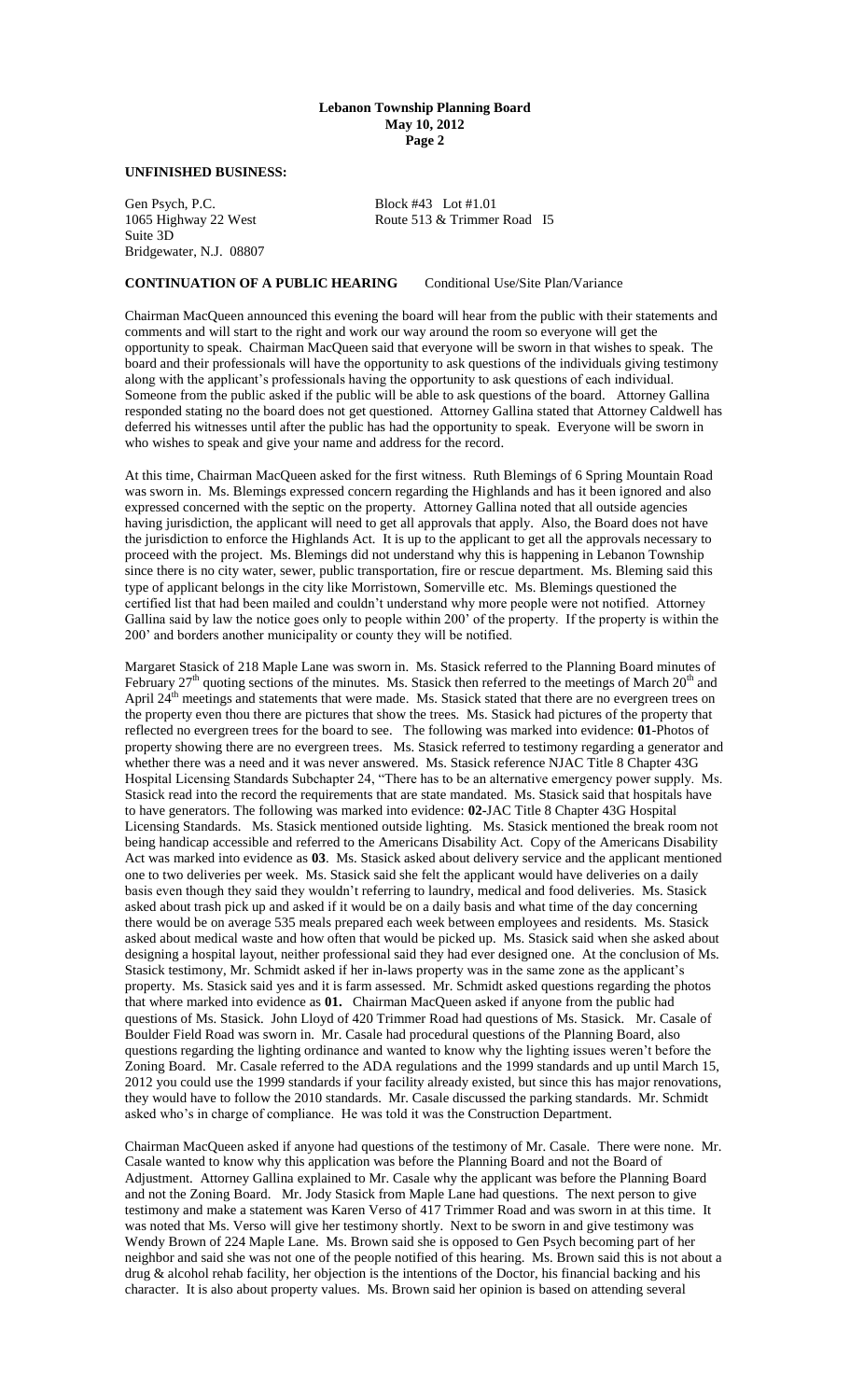# **Lebanon Township Planning Board May 10, 2012 Page 3**

meetings listening to testimony of the applicant. Ms. Brown stated she does not want to see this facility in the Township. Ms. Brown said she understands the need for this type of facility but not here in the Township. At the conclusion of Ms. Brown's statements and comments, the board had no questions, but there were questions by some members of the public of Ms. Brown. The next person to be sworn in was Erin Crail of General Morgan Lane. Ms. Crail said even though she does not live in the area of the proposed application she felt since the board represents the whole Township, that as a resident she has the right to voice her opinion in this matter. Ms. Crail said even though there are residents present who have voiced their opinion of "not in my back yard" they are here with good intentions but those intentions are backed by fear. Ms. Crail said she is not here in support but is not against it either. If Gen Psych has the legal right to occupy this building then they should be allowed to proceed. Ms. Crail stated that she hoped if this application is approved that those people in opposition will see the good that will come from having Gen Psych in the Township. What right do people have to say these facilities are okay but not heard in our Township that they belong someplace else. This type of service is needed. Ms. Crail said within a 10 mile radius of where we are this evening there are 15 local churches and centers that offer AA meetings regularly. Ms. Crail said that comments that were made about why bring those type of people here, they are already here in the Township, they are your friends, neighbors, teachers and leaders. Everyone is entitled to a second chance and having this type of facility will not harm us. At the conclusion of Ms. Crail's statement, there were no questions from the board, Lisa Falkenstein from the public asked if Ms. Crail if she knew for a fact that people from this Township would benefit from this facility and not coming from other parts of the State. Ms. Crail said having the facility here gives residents the opportunity to get help close to home. John Lloyd asked Ms. Crail what she did for a living. Ms. Crail said she is a mother and homemaker. Mr. Lloyd as what her husband did for a living. Attorney Gallina said it was not relevant. Ms. Crail said her husband will not be involved in any way with this facility. Mr. Lloyd continued with his questions for Ms. Crail. Attorney Gallina informed Mr. Lloyd that he was becoming argumentative. Mr. Lloyd continued with his questions.

The next person to be sworn in was Lisa Falkenstern of Ravine Road. Ms. Falkenstern said she had with her the minutes from the Hillsborough Township Planning Board held on January 6, 2011 where Dr. Odunlami went before the Planning Board to build two buildings totaling 73,000 square feet. One building was to have 40 beds and the other building 18 beds. Ms. Falkenstern wanted to know why Gen Psych is only looking for a 13 bed facility here. Ms. Falkenstern said that this is not the only municipality that Dr. Odunlami has applied to for approval for a facility. The following was marked into evidence: **04-** Hillsborough Township Planning Board Minutes of January 6, 2011. Chairman MacQueen asked if the board had questions. There were none. From the public, Kevin Devine from Trimmer Road had questions. Next person to be sworn in was Ken Mathiasen from Ravine Road. Mr. Mathiasen said since he is in the medical field, there are so many regulations that the applicant will have to go through. Mr. Mathiasen said the applicant has to decide whether he is a hospital or not. Mr. Mathiasen said there are so many things that the applicant will have to deal with if they will be a hospital. Mr. Mathiasen said as far as he knows the applicant has not applied as a hospital. At the conclusion of Mr. Mathiasen's comments, there were no questions from the board or the public. The next person to get sworn in was Shane Youngman of Vernoy Road. Mr. Youngman said that Ms. Verso did the traffic study during the morning hours and he did the evening hours. They have documents that they would like to submit to the board. Attorney Gallina said a traffic study going beyond just counting vehicles, you need to have engineering expertise. You also need a degree in engineering and in traffic engineering. It is not just counting vehicles per Attorney Gallina. To give a submission of an opinion you need to be a traffic engineer expert. Attorney Gallina said the board can accept the traffic count of vehicles and the applicant doesn't have a problem with that as long as there is no opinion given regarding the traffic count. The following was marked into evidence: **05**-Traffic study count dated March 29, 2012, **06-**Sketch of the location where the count was taken on March 29, 2012. At the conclusion of the testimony, Chairman MacQueen asked if the board had questions of this witness. Chairman MacQueen asked what day of the week the traffic study was performed. The answer was a Thursday. Chairman MacQueen asked how many houses are on Trimmer Road. Mr. Youngman thought about 8 homes. Mr. Schmidt asked Mr. Youngman where the tavern was in relation to his home. Mr. Youngman said he lives at the tavern. Mr. Schmidt asked Mr. Youngman where in the tavern he lives. Mr. Youngman upstairs and downstairs and the bar is a play room. Being no further questions from the board or from the public, Chairman MacQueen announced the board will take a recess at this time 8:27 p.m.

When the board reconvened at 8:37 p.m. Chairman MacQueen announced the board will stop at 9:45p.m this evening since they have a few other items to take care of. The next person to give testimony was Karen Verso of Trimmer Road; Attorney Gallina noted that Ms. Verso has already been sworn in. Ms. Verso said she had 10 pages to be marked. 9 pages are photos taken from different prospective and one is a traffic count. The following was marked into evidence: **07-**9 photographs 1-7 & 10 & 11, dated Wednesday May 9, 2012 and **08-**1 page of a traffic count dated April 2012. Ms. Verso said she has lived in the Township for 14 years and has knowledge of the intersection. Ms. Verso went through for the board each photo that shows the intersection of Route 513 & Trimmer Road and along with traffic on Route 513. Copies of the photos and traffic count were handed out to the board and professionals. During Ms. Verso testimony, she stated that the intersection is dangerous and having Gen Psych will only increase the traffic which is already heavy thru the area.

Ms. Verso thanked the board for their dedication and time in serving the Township and knows it is a big responsibility and is an honorable position. As representatives of the board you have the ability and power